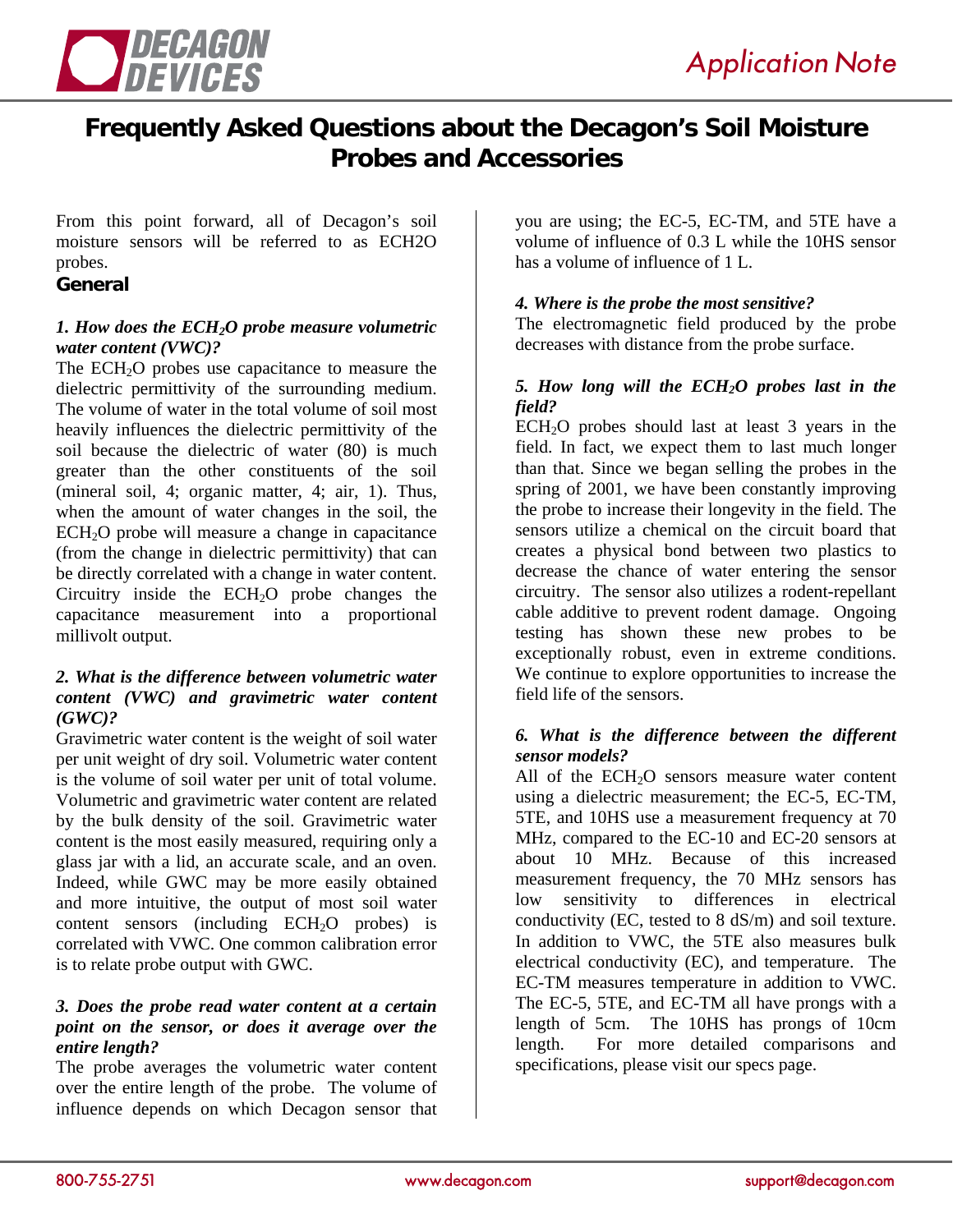

#### *7. In what case would I choose the EC-5 over the 10HS?*

Any time where large sampling volume is not essential.

# *8. Is the ECH2O sensor itself exposed to the soil?*

No. The copper traces used to measure water content are sealed between two pieces of epoxy-impregnated fiberglass (circuit board material). The EM field generated by the traces travels through the fiberglass and into the soil surrounding the probe.

# **Measurement and Applications**

#### *1. Can I measure the moisture content of grain using the ECH<sub>2</sub>O probe?*

We have not conducted any studies on this application. There may be limits on the accuracy of the  $ECH<sub>2</sub>O$  because of the air gaps between the probe and the grain. It may be useful to use an evaluation ECH<sub>2</sub>O unit to determine whether the ECH2O probe could be used in your application.

#### *2. How would the ECH2O probe function in a lowdensity medium like Perlite?*

We recommend using an EC-5, the EC-TM or 5TE in low density media like Perlite. From our testing so far, these probes perform very well in low density media. A factory calibration for perlite can be found in the user's manual.

#### *3. Can the ECH2O probe measure the water content of organic matter and compost?*

We would also recommend the EC-5, EC-TM, or 5TE in these applications. Because they have a forked design instead of a blade, they can measure over a much larger range of water contents (all the way up to 100% volumetric water content (VWC) with the right calibration. The maximum temperature that the soils can function is 60 degrees C so compost measurements are only possible below this temperature. We are currently conducting tests to make compost measurement more reliable.

#### *4. How does the probe respond to high soil moisture content?*

The EC-5, EC-TM, or the 5TE are a good option to measure soils or soilless substrates with high VWC because its output does not fall off when soil reaches saturation. The 10HS is accurate at high soil moisture contents, but not at high soilless substrate moisture contents (>56%). The EC-10 and -20 tend to lose some resolution near saturation. However, they should still be able to differentiate between different moisture contents even at these high water contents.

#### *5. Can the ECH2O probe be used in soils at a depth between 0 - 5 cm?*

 $ECH<sub>2</sub>O$  probes can be used effectively at shallow depths, but temperature fluctuations are a consideration. Inherent in ECH<sub>2</sub>O measurements, as with TDR and other capacitance probes, is a temperature dependence of 0.003 m 3 m -3 per degree C maximum, with typical of  $\sim 0.001$  m<sup>3</sup> m<sup>-3</sup> °C -1. Obviously, temperature fluctuations near the surface would be an issue in these measurements. We have worked on a method of removing some of the temperature dependence. Still, these measurements should be approached with considerable caution.

#### *6. What is the effect of temperature variation on ECH2O probe output?*

Recently, several studies have shown the temperature sensitivity of probes that measure the dielectric constant of soil. It is well known that the dielectric of water changes with temperature, but theories to explain temperature sensitivity of soil dielectric are relatively new. In our tests, the  $ECH<sub>2</sub>O$ probe has a maximum temperature sensitivity of  $\sim$ 0.003 m<sup>3</sup> m<sup>-3</sup> per  $\degree$ C, similar to other sensors we tested and to data found in the literature. Details of this study can be found in the application note *Response of ECH2O Soil Moisture Sensor on Temperature Variation*. This can be downloaded at http://www.decagon.com/appnotes/soil\_moisture/.

(These results may be complicated by highly saline soil.) A method for correcting the effects of temperature on VWC can also be found at http://www.decagon.com/appnotes/soil\_moisture/.

### *7. Will the ECH2O probe be damaged by high soil surface temperatures?*

Soil temperatures up to 50° C should not damage the  $ECH<sub>2</sub>O$  probe. However, it is important to consider the temperature dependence of the probe output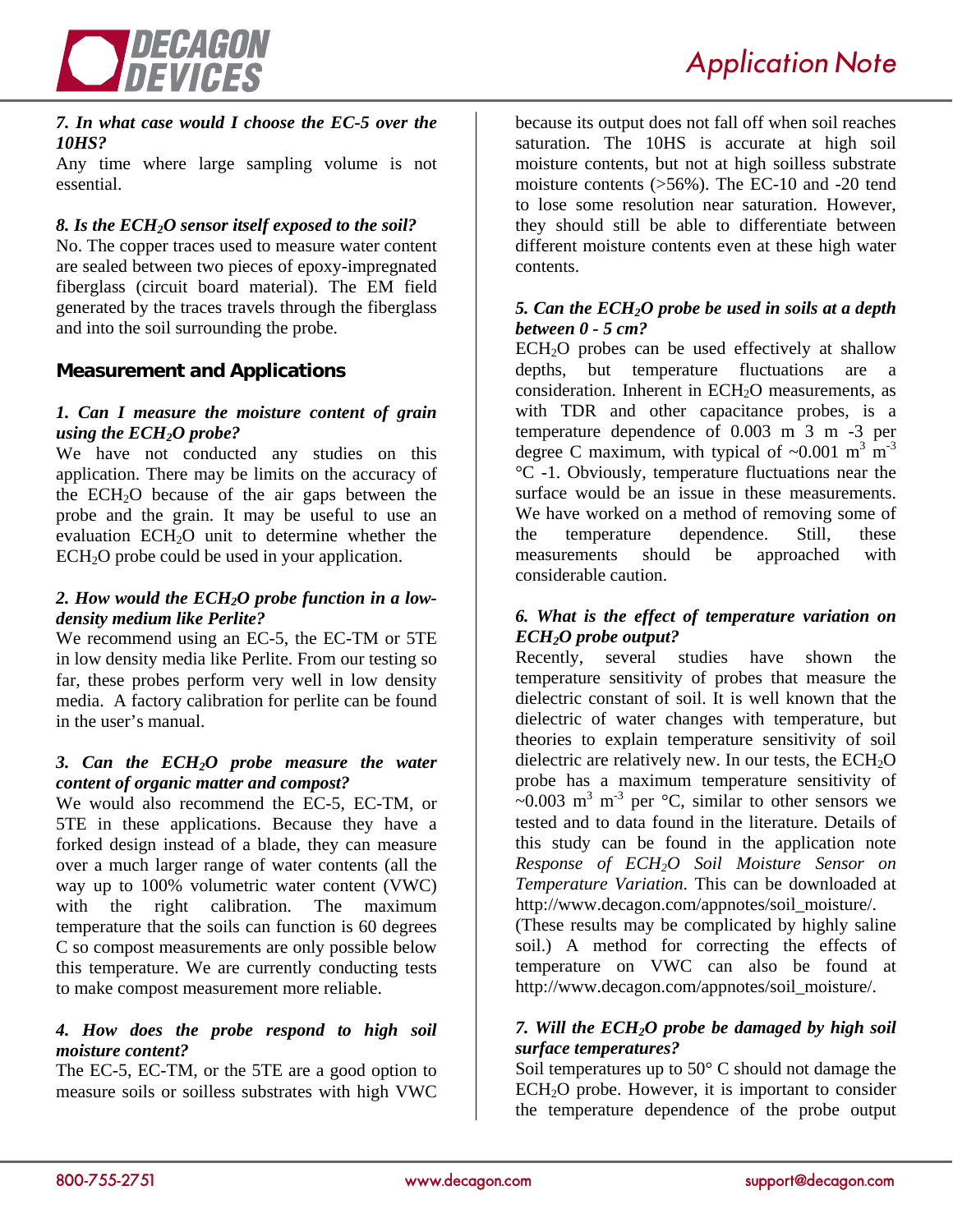

when determining whether the  $ECH<sub>2</sub>O$  probe is appropriate for a given installation.

# *8. I want to determine the water availability (water potential) of my soil. Are moisture release curves for soil available from Decagon to correlate water content and water potential?*

Moisture release curves are different and specific for each soil in which you are working with, and can be constructed by relating water content with water potential. Decagon offers a service to construct a moisture release curve for your soil (please contact Decagon for details). If you would like to do it on your own, we may be able to help by suggesting methods for constructing a moisture release curve, or you can read our application note *Generating a Soil Moisture Characteristic using the WP4* at http://www.decagon.com/appnotes/soil\_moisture/.

# **Compatibility with Other Data loggers and Devices**

# *1. Is the ECH2O probe compatible with my data logger?*

As much as we'd like to, we cannot test the  $ECH<sub>2</sub>O$ probe with every data logger that you could plug it into. However, below are some recommendations for integrating the sensors into different data loggers.

# *EC-5, 10HS, EC-10, EC-20 (analog output)*

The EC-10 and -20 probes require an excitation of 2 to 5V at 3mA for 10 milliseconds. The EC-5 requires an excitation of 2-3.6V at 10mA for 10 milliseconds. Although longer excitation times will not change probe output, Decagon does not recommend that the probe be constantly excited. The output of the probe is approximately proportional to the input; about 10 to 40% for 2.5V excitation.

### *10HS (analog output)*

Because the 10HS contains a voltage regulator, the sensor can be powered with any voltage between 3 and 15 VDC. In addition the output of the probe is independent of excitation voltage so the factory calibration can be used with any excitation voltage used.

*5TE, EC-TM (digital output)* 

The 5TE and the EC-TM sensors have a digital output and therefore require a data logger that can read a digital signal. Many Campbell Scientific data loggers can read the output from the EC-TM and the 5TE; however programming for the digital sensors is more complicated than that of analog sensors and is recommended only for those with advanced programming abilities. Decagon can provide basic programming support for programming the Campbell Scientific data loggers with more advanced support being provided by CTL (a daughter company of Decagon). Please see the Decagon website for additional resources for using the 5TE and EC-TM with Campbell Scientific data loggers.

### *2. How much resolution does my data logger need to read the analog ECH2O probes?*

This depends on your preference. The analog  $ECH<sub>2</sub>O$  probe changes approximately 10 mV per % change in VWC. For a datalogger with 8 bits of resolution and a range of 0 to 2500 mV, you will have a resolution of 10 mV or 1% VWC for your probe output. For loggers with 12 bits of accuracy and the same range, you will resolve greater than 1mV or 0.1% VWC. Not surprisingly, the graphed data from the 12-bit dataloggers appears much smoother than the 8-bit dataloggers. There are methods to double the resolution of the 8-bit loggers (to 5mV resolution over the  $ECH<sub>2</sub>O$  range) though use of operation amplifiers. Contact your data logger supplier for details.

# *3. Can the ECH2O probe be incorporated into a CSI weather station running on a CR10(X) datalogger?*

All of the  $ECH<sub>2</sub>O$  probes will function with most of the Campbell Scientific data loggers. However, see the statements in the above questions regarding differences between digital and analog sensors. The EC-5, EC-10, and EC-20 will require one excitation voltage location (for up to 3 probes) and one singleended input location for each probe.

The 10HS requires excitation using the SW12 port and one single-ended port for each sensor.

The 5TE and the EC-TM require excitation using the SW12 port and one COM port for each sensor.

You can also multiplex them (up to 48 on one AM16/32).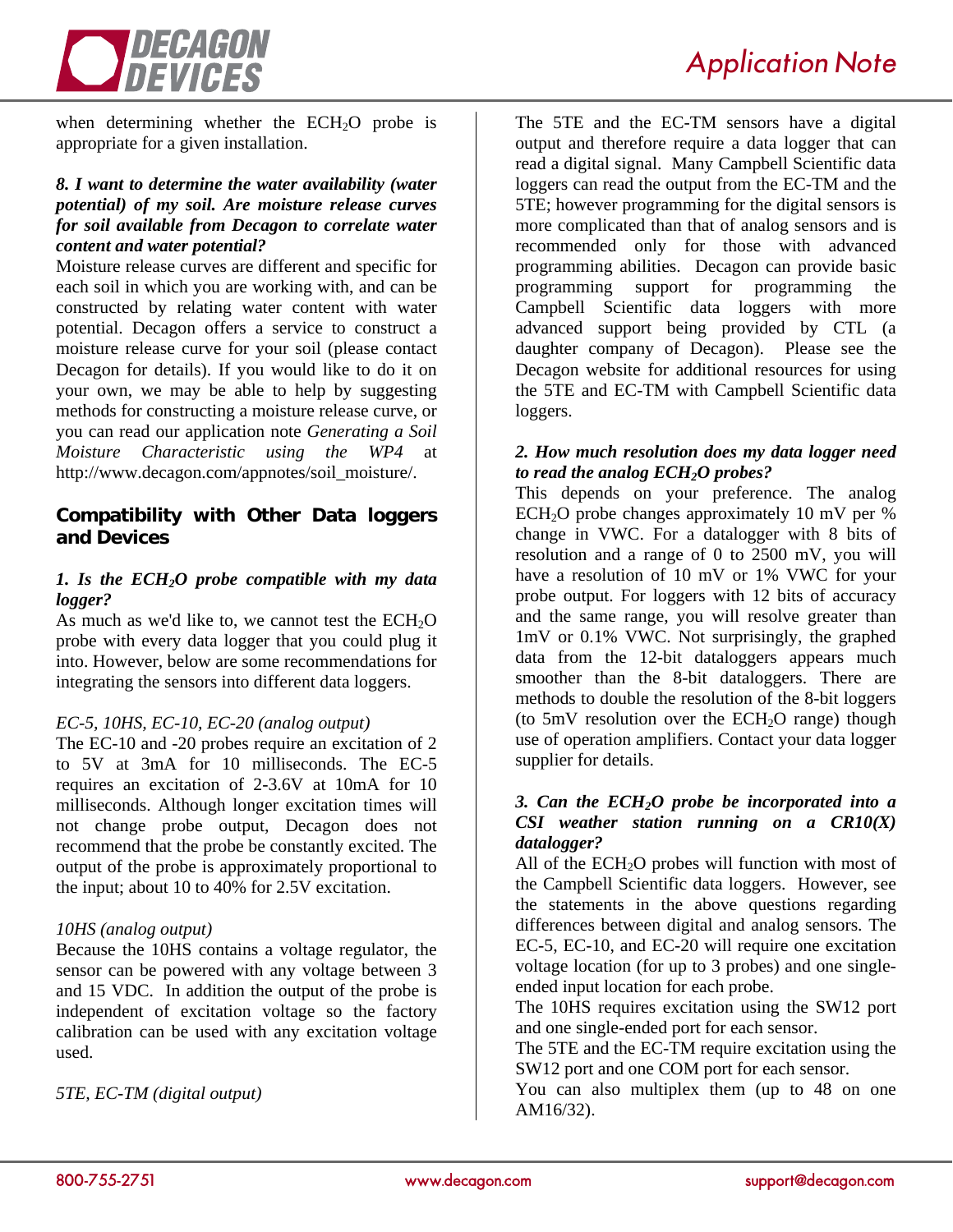

# *4. Will adding extra ECH2O probes to my data logger's excitation port change the output of the probe?*

The  $ECH<sub>2</sub>O$  probes only draw 10 mA of current. Thus, when the data logger is exciting more than one probe, it is very unlikely that the excitation voltage will drop due to current drain. Decagon recommends only exciting 3 sensors per excitation port, but an unlimited amount of sensors can be excited using the SW12 port (Do NOT use the SW12 port to excite the EC-5, EC-10, or EC-20).

# *5. What will happen if I wire my ECH2O probes to a data logger backwards?*

Miswiring the  $ECH<sub>2</sub>O$  probes will not damage the probes, however the output you read will not be correct. According to our tests with Campbell Scientific dataloggers, the output should not change at all. But, some customers have reported changes in  $ECH<sub>2</sub>O$  readings when it is backwards. Thus if you are not finding probe output from 250 mV to 1000 mV with 2.5 V excitation, check to see if the probes are hooked up properly.

# *6. How many probes can I use with a CSI AM16/32 multiplexer?*

You can multiplex 48 EC-5 or 10HS sensors or 32 5TE or EC-TM sensors.

# *7. Do you have recommendations for the wiring with the CSI AM16/32 multiplexer?*

Using the  $ECH<sub>2</sub>O$  sensors with a multiplexer is generally only for advanced programmers. CTL also provides a program-writing service for multiplexing Decagon sensors. To familiarize yourself with the multiplexing program, you can read Decagon's short application note, including wiring diagram and sample program on our website at http://www.decagon.com/appnotes/soil\_moisture/. An alternative to writing a program to multiplex is by having the Short Cut generator (from CSI) create the program for you. Details on how to add in ECH2O probes Short Cut files are located at http://www.decagon.com/appnotes/soil\_moisture/ and the program itself can be downloaded at http://www.decagon.com/appnotes/soil\_moisture/. At this time, only the 10HS, EC-5, EC-10, and EC-20 are available in the shortcut menu.

# *8. Do I need special inductor adapter cables for each probe when using the multiplexer?*

No. You have two options in this case. First, you can purchase standard 3.5 mm adapters that break out into three wires (available from Decagon) for all probes made before January 2006 (check the circular date stamp on the black probe overmolding). Probes made after January 2006 can be plugged into jack adapters or the cables can be cut and wired directly into the datalogger (see the  $ECH<sub>2</sub>O$  system user's manual). Second, you can order the sensor with pigtailed cables (bare wires with no connector). These have the advantage of being available in custom lengths.

# *9. When are inductors required in the connection between the ECH2O probe and other dataloggers?*

As of January 2006, inductors are located on the probe board, so no inductors are needed. When using probes manufactured before January 2006, you should use a 3.5 mm pigtail adapter, a stereo cable that splits into three wires (which can be purchased from Decagon). These allow you to use the inductor that is contained in the probe cable connector.

# **Calibration**

# *1. Do ECH2O probes need to be calibrated?*

It depends on how much accuracy you would like from your results and what type of medium you are working in. The accuracy of the EC-10 and -20 probes is  $\pm$  3 to 4% in medium to fine-textured soils; but in organic soils, soils with high electrical conductivity (EC), or coarse-textured soils, the accuracy of these probes can decrease significantly. On the other hand, the EC-5, 5TE, EC-TM, and 10HS appear, after extensive testing, not to require calibration in the majority of mineral soils, even those with high EC values, with an accuracy of  $\pm$ 3%. As with anything, there will be exceptions that will require individual calibration, so we still encourage users to calibrate their probes to become familiar with them before putting them in the field. If you are concerned about accuracy, we offer a calibration service to calibrate your probes for you (please refer to our calibration page) or we recommend you calibrate the probes yourself (you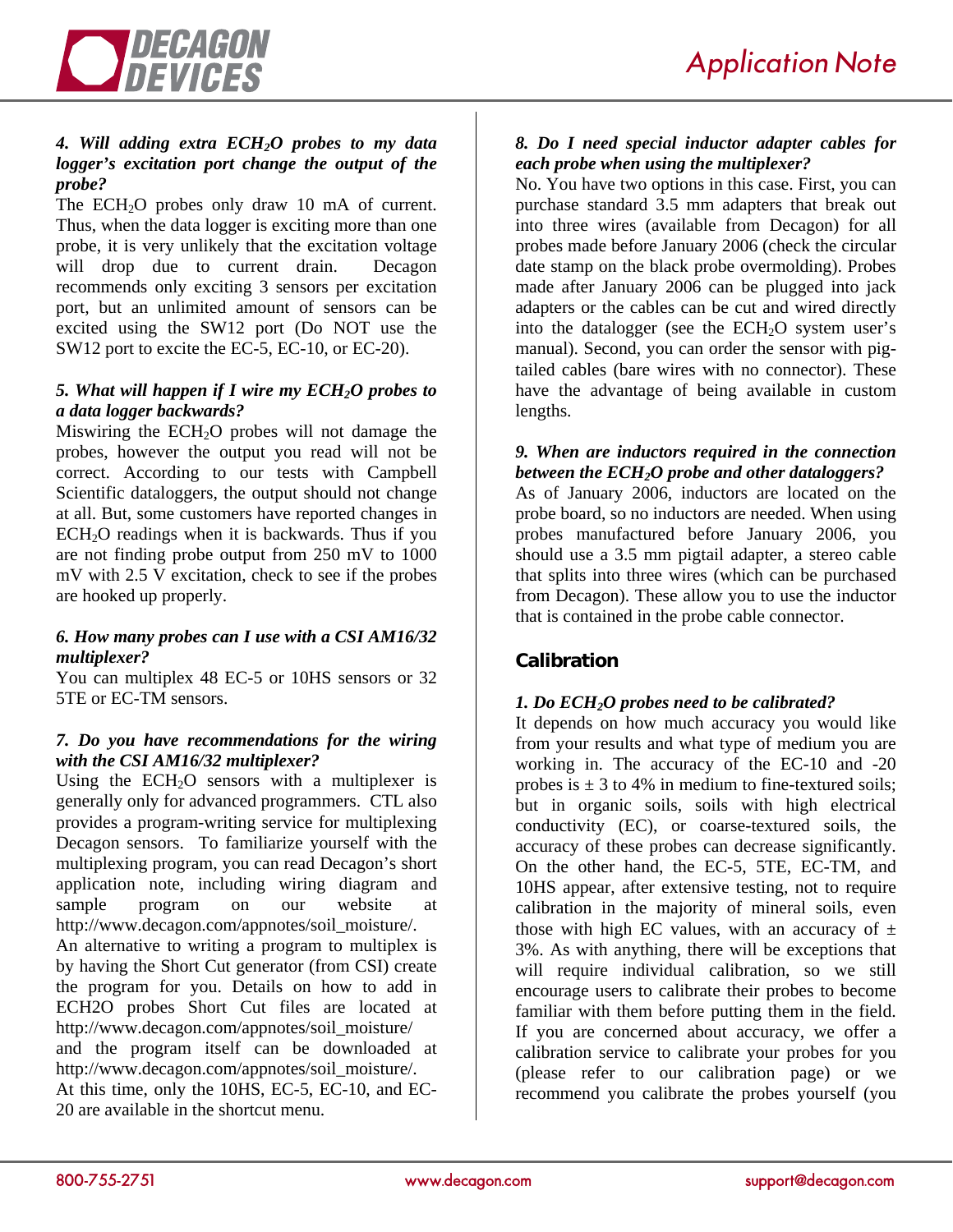

can find details on our recommended calibration procedure on our website at http://www.decagon.com/appnotes/soil\_moisture/.

# *2. Can the ECH2O probe be calibrated to measure the water content of organic matter and compost?*

5TE, EC-TM and EC-5 probes are well-suited for measuring organic matter and soil-less media. So far, in testing rockwool and potting soil, consistent calibration curves were obtained regardless of electrical conductivity. Field tests of the probes have also show excellent response to soil water content changes.

The results of EC-20 calibration in organic matter and peat moss can be found on our website at http://www.decagon.com/appnotes/soil\_moisture/.ph p. Both of these media were consolidated when they were tested. Accurate calibration would be much more difficult if the medium were loose, such as compost. For calibration equations and information for the EC-5 and ECH<sub>2</sub>O-TE probes, see the application note *Calibration Equations for the ECH2O EC-5 and ECH2O-TE Sensors*, which can be downloaded at a state of  $\alpha$  at a state of  $\alpha$  at a state of  $\alpha$  at a state of  $\alpha$  at a state of  $\alpha$  at a state of  $\alpha$  at a state of  $\alpha$  at a state of  $\alpha$  at a state of  $\alpha$  at a state of  $\alpha$  at a state of  $\alpha$  at

http://www.decagon.com/appnotes/soil\_moisture/.

### *3. How can I calibrate my ECH2O probes for a medium that Decagon has not tested?*

We would recommend you take advantage of Decagon's calibration service or follow the calibration procedure described in our application note, located on the web at http://www.decagon.com/appnotes/soil\_moisture/.

### *4. What is wrong with calibrating by adding a known weight of water to a known volume of soil and using the soil weight loss-over-time to correlate probe output with VWC?*

Although, fundamentally, the evaporative weight loss of a soil should determine the change in VWC, the amount of water lost from the system will not be uniform across the vertical profile of the soil. Thus, even if the overall soil VWC has changed 5%, the actual VWC of the soil nearest the probe may have changed very little. Essentially, it is a problem of different sampling volumes (See *Methods of Soil Analysis, Part 4-Physical Methods*, J. Dane and G.C. Topp). Because of the likelihood of non-uniform wetting and drying, we encourage calibration using the procedure we define in our application note referenced above.

# *5. Does the factory calibration that was supplied with my ECH2O probe work for all soils?*

The EC-5, 5TE, EC-TM and the 10HS sensors showed consistent calibration across all soil types and salinites that we tested. According to our tests, most fine-textured soils with low ECs have a similar calibration function for the EC-10 and EC-20. However, if you are concerned about the accuracy of your water content measurement, we would encourage you to use Decagon's calibration service or calibrate your probe(s) using our calibration procedure.

### *6. Although you show a linear calibration, my results show some nonlinearity at very low and very high water contents. Why is this?*

Generally, the  $ECH<sub>2</sub>O$  probe has a linear calibration. However, as it approaches oven-dry or saturated soil conditions, probe sensitivity changes somewhat. If you are concerned about the ends of the spectrum, we would recommend using a quadratic calibration equation.

### *7. Can I calibrate my ECH2O probe by submerging it to different depths in water?*

No. A calibration that relates the percentage of water covering the probe and the voltage output of the ECH2O probe will not give an adequate soil calibration.

# **Installation and Operation**

A demonstration of a typical installation can be found at http://www.decagon.com/videos.

# *1. How do I install the ECH<sub>2</sub>O probe?*

Inserting the ECH2O sensors into undisturbed soil will always result in the best accuracy. For shallow installations, we recommend that you dig a trench and insert the sensors into the undisturbed soil in the side or bottom of the trench. With the EC-5, 5TE, and EC-TM sensors, the sensor can generally be inserted directly into the soil with no pilot hole. The EC-20, EC-10, and 10HS sensors often need a pilot hole, which can be effectively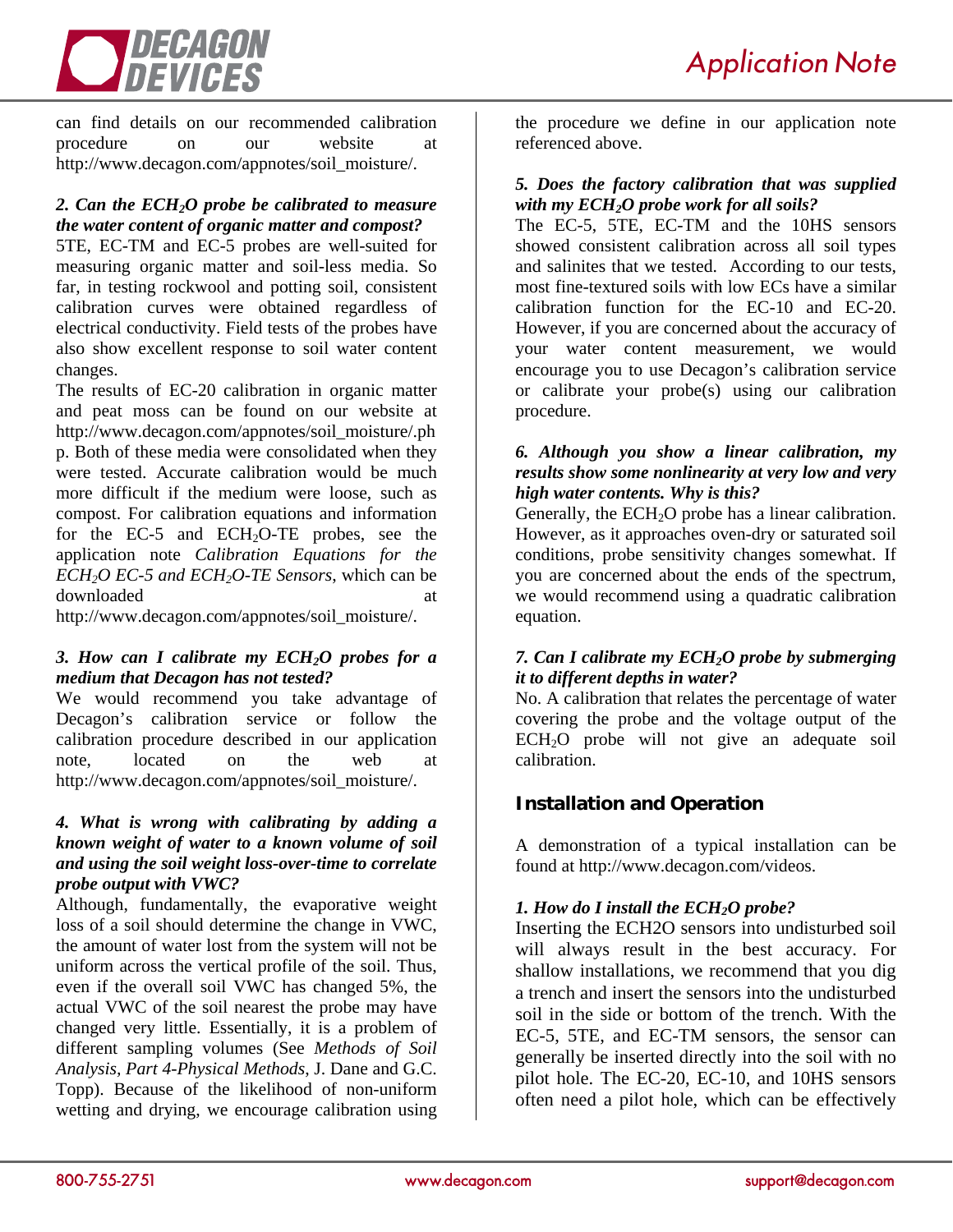

made with a blade slightly thinner than the thickness of the sensor or with a pilot tool supplied by Decagon.

For deep installation you can use Decagon's probe installation tool kit for the EC-10, EC-20 or 10HS. This kit is comprised of a probe-shaped knife blade, slide-hammer, and extension rods to allow deeper installations with minimal soil disturbance. The EC-5, 5TE, and EC-TM can be pushed into an augered hole using a notched PVC pipe.

# *2. Should I place the sensors flat side up or flat side vertically when installing the sensors?*

Pooling may occur if the flat side of the sensor is facing up (parallel planes with the soil surface) so we recommend installing the sensors flat side vertically.

# *3. How "good" does the contact with the soil need*  to be? For example, would the ECH<sub>2</sub>O probe *function if it is in partial contact with the soil, like a coarse gravel material, where there might be small air voids between the instrument and the soil?*

Because the ECH<sub>2</sub>O probe is most sensitive at the surface, even small air gaps that are not reflective of the overall soil water content would cause problems with the measurement. In this type of application, we would recommend that you obtain a loaner ECH<sub>2</sub>O probe from Decagon (when available) to determine if it could be calibrated for your particular setup.

# *4. Can I measure water content at several locations by inserting an ECH2O probe into the ground, taking a reading, and then removing it?*

The  $ECH<sub>2</sub>O$  probes are designed to be installed in the ground and left in place for long term monitoring. Inserting the probes in the ground and taking a reading will give a value of water content at that location, but because water content varies considerably over small areas, changes in water content may be difficult to distinguish using this method. In addition, additional variability in probe water content readings could occur because of variable soil-to-probe contact. If you need to make "push in and read" type measurements, then the EC-5, 5TE, or EC-TM would be the best probes to use.

# *5. After installing the ECH2O probes, I see some variability between readings, even though they are all buried at the same depth. Why?*

Soil water content is inherently variable. Studies have shown soil water content to vary as much as  $\pm$ 3% over a small area. Therefore, installing water content sensors in close proximity to each other does not guarantee that they will read the same value. Installation mistakes can also lead to difference in reading. Soil-to-probe contact is critical for accurate results. Therefore, during installation, you should make sure that the probe surfaces are snug against the soil surface. If a probe does not appear to be reading right, we recommend that you reinstall it in the soil.

# *6. The entire probe does not fit in my plant pot. Can I use just a portion of the probe to measure water content?*

For potted plants, we recommend using a smaller probe like the 5TE, EC-TM or EC-5; they were designed to fit in small pots.

# *7. What is the longest recommended cable length for connecting an ECH2O sensor to a datalogger?*

Decagon provides both extension cables and custom cable lengths for all of our sensors. We recommend that you take advantage of our custom cable option if your project requires long cable leads. Please read the cable length limits below:

*- Analog Sensors (EC-5, 10, 20, 10HS):* In our tests, we have successfully connected up to 5 of the 50 ft. (15.5m) extension cables sold by Decagon for a total length of 250 ft. (78m) with acceptable results. The issue with the length of the cable is resistance. The longer the cable, the more resistance in the wire, which leads to a small signal loss (we saw a 14 mV loss under maximum load over 250 ft). If you decide to add your own cable, it must have a braid shield (or foil) connected to the probe ground to protect it from external noise. We do not recommend that you use single cable with multiple strands to wire several sensors to the datalogger. Each set of excitation and output should be surrounded by the ground shield.

*- Digital Sensors (5TE, EC-TM):* Our tests have shown that custom cable lengths of over 6000 feet (2000m) communicated with the datalogger.